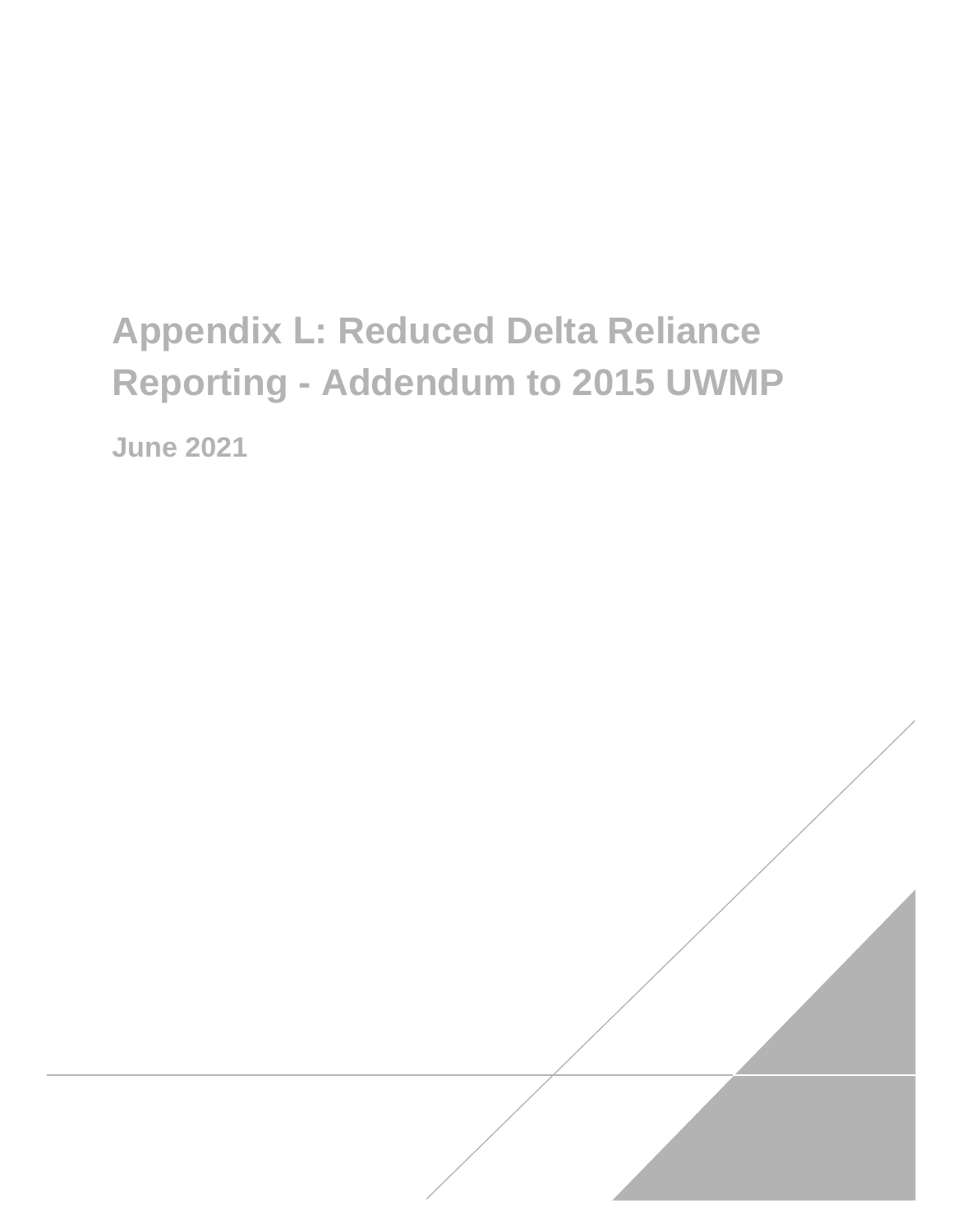## **The City of Huntington Beach REDUCED DELTA RELIANCE REPORTING**

#### **L.1 Background**

Under the Sacramento-San Joaquin Delta Reform Act of 2009, state and local public agencies proposing a covered action in the Delta, prior to initiating the implementation of that action, must prepare a written certification of consistency with detailed findings as to whether the covered action is consistent with applicable Delta Plan policies and submit that certification to the Delta Stewardship Council.Anyone may appeal a certification of consistency, and if the Delta Stewardship Council grants the appeal, the covered action may not be implemented until the agency proposing the covered action submits a revised certification of consistency, and either no appeal is filed, or the Delta Stewardship Council denies the subsequentappeal.

An urban water supplier that anticipates participating in or receiving water from a proposed covered action such as a multi-year water transfer, conveyance facility, or new diversion that involves transferring water through, exporting water from, or using water in the Delta should provide information in their 2015 and 2020 Urban Water Management Plans (UWMPs) that can then be used in the covered action process to demonstrate consistency with Delta Plan Policy WR P1, Reduce Reliance on the Delta Through Improved Regional Water Self-Reliance (WR P1).

WR P1 details what is needed for a covered action to demonstrate consistency with reduced reliance on the Delta and improved regional self-reliance. WR P1 subsection (a) states that:

*(a) Watershall not be exported from,transferred through, or used in the Delta if all ofthe following apply:*

*(1) One ormore watersuppliersthat would receive water as a result of the export, transfer, or use have failed to adequately contribute to reduced reliance on the Delta and improved regional self-reliance consistent with all of the requirements listed inparagraph (1) of subsection (c);*

- *(2) That failure has significantly caused the need for the export, transfer, or use; and*
- *(3) The export, transfer, or use would have a significant adverse environmental impact in the Delta.*

WR P1 subsection (c)(1) further defines what adequately contributing to reduced reliance on the Delta means in terms of (a)(1) above.

(c)(1) Water suppliers that have done all the following are contributing to reduced reliance on the Delta and improved *regional self-reliance and are therefore consistent with this policy:*

- *(A) Completed a current Urban or Agricultural Water Management Plan (Plan) which has been reviewed by the CaliforniaDepartment ofWater Resourcesfor compliance with the applicable requirements of Water Code Division 6, Parts 2.55, 2.6, and 2.8;*
- *(B) Identified, evaluated, and commenced implementation, consistent with the implementation schedule set forth in the Plan, of all programs and projects included in the Plan that are locally cost effective and technically feasible which reduce reliance on the Delta; and*
- *(C) Included in the Plan, commencing in 2015, the expected outcome for measurable reduction in Delta reliance and improvement in regional self-reliance. The expected outcome for measurable reduction in Delta reliance and improvement in regional self- reliance shall be reported in the Plan as the reduction in the amount of water used, or in the percentage of water used, from the Delta watershed. For the purposes of reporting, water efficiency is considered a new source of watersupply, consistent with Water Code section 1011(a).*

The analysis and documentation provided below include all of the elements described in WR P1(c)(1) that need to be included in a water supplier's UWMP to support a certification of consistency for a future covered action.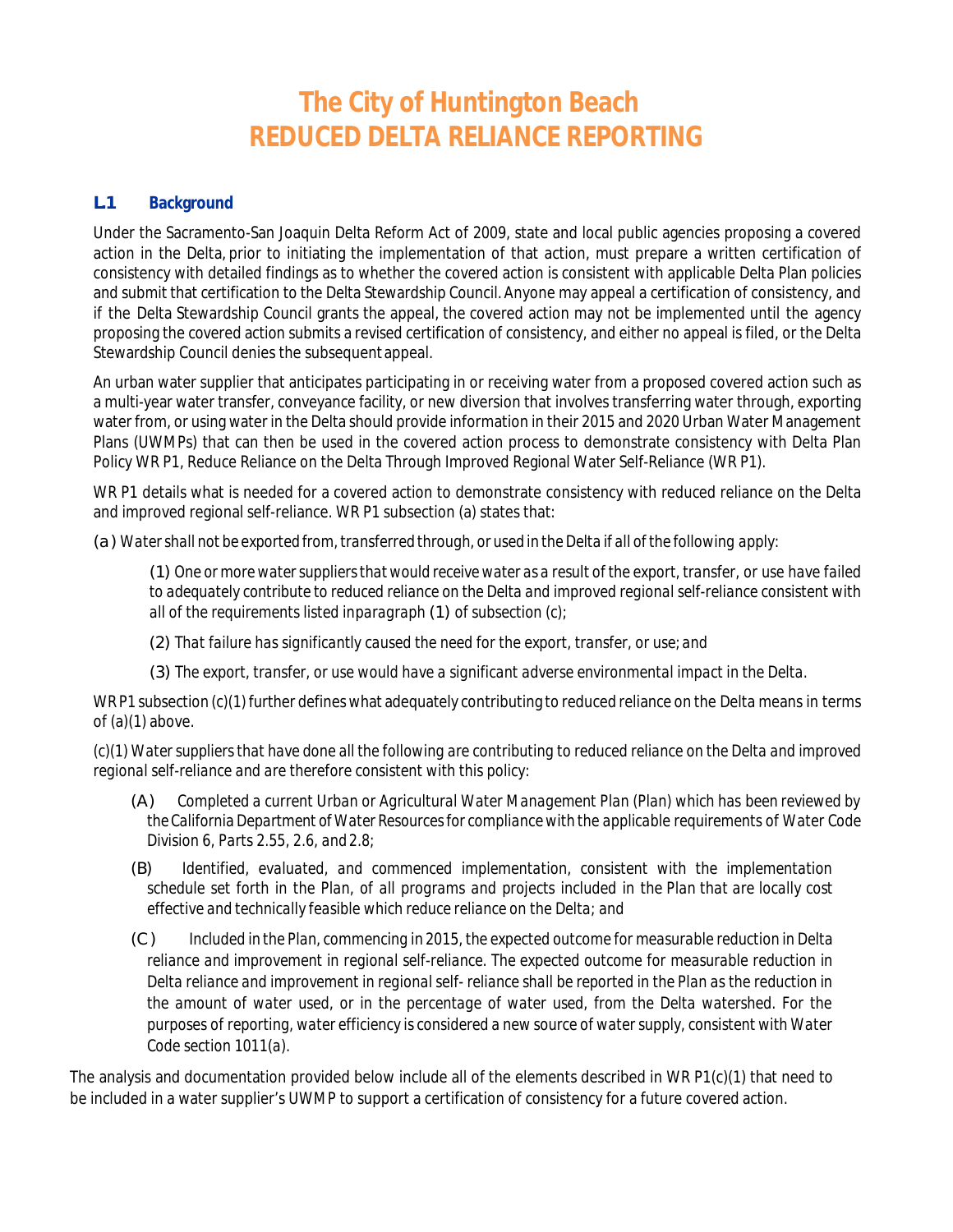#### **L.2 Summary of Expected Outcomes for Reduced Reliance on the Delta**

As stated in WR P1 (c)(1)(C), the policy requires that, commencing in 2015, UWMPs include expected outcomes for measurable reduction in Delta reliance and improved regional self- reliance. WR P1 further states that those outcomes shall be reported in the UWMP as the reduction in the amount of water used, or in the percentage of water used, from the Delta.

The expected outcomes for the City of Huntington Beach (hereafter referred to as 'City') regional self-reliance were developed using the approach and guidance described in Appendix C of DWR's Urban Water Management Plan Guidebook 2020 – Final Draft (Guidebook Appendix C) issued in March 2021. The data used in this analysis represent the total regional efforts of Metropolitan, MWDOC, and its member agencies (including the City) and were developed in conjunction with Metropolitan as part of the UWMP coordination process.

The following provides a summary of the near-term (2025) and long-term (2040) expected outcomes for the city's Delta reliance and regional self-reliance. The results show that as a region, the City, Metropolitan, and its member agencies are measurably reducing reliance on the Delta and improving regional self-reliance, both as an amount of water used and as a percentage of water used.

#### *Expected Outcomes for Regional Self-Reliance for the City*

- Near-term (2025) Normal water year regional self-reliance is expected to increase by 18,185 AF from the 2010 baseline; this represents an increase of about 46.0 percent of 2025 normal water year retail demands (Table L-2).
- Long-term (2040) Normal water year regional self-reliance is expected to increase by nearly 20,830 AF from the 2010 baseline, this represents an increase of about 51.7 percent of 2040 normal water year retail demands (Table L-2).

#### **L.3 Demonstration of Reduced Reliance on the Delta**

The methodology used to determine the City's reduced Delta reliance and improved regional self-reliance is consistent with the approach detailed in DWR's UWMP Guidebook Appendix C, including the use of narrative justifications for the accounting of supplies and the documentation of specific data sources. Some of the key assumptions underlying theCity's demonstration of reduced reliance include:

- All data were obtained from the current 2020 UWMP or previously adopted UWMPs and represent average or normal water year conditions.
- All analyses were conducted at the service area level, and all data reflect the total contributions of the City and MWDOC, in conjunction with information provided by Metropolitan.
- No projects or programs that are described in the UWMPs as "Projects Under Development" were included in the accounting of supplies.

#### *Baseline and Expected Outcomes*

In order to calculate the expected outcomes for measurable reduction in Delta reliance and improved regional self-reliance, a baseline is needed to compare against. This analysis uses a normal water year representation of 2010 as the baseline, which is consistent with the approach described in the Guidebook Appendix C. Data for the 2010 baseline were taken from the city's 2005 UWMP as the UWMPs generally do not provide normal water year data for the year that they are adopted (i.e., 2005 UWMP forecasts begin in 2010, 2010 UWMP forecasts begin in 2015, and so on).

Consistent with the 2010 baseline data approach, the expected outcomes for reduced Delta reliance and improved regional self-reliance for 2015 and 2020 were taken from the City's 2010 and 2015 UWMPs respectively. Expected outcomes for 2025-2040 are from the current 2020 UWMP. Documentation of the specific data sources and assumptions are included in the discussions below.

#### *Service Area Demands without Water Use Efficiency*

In alignment with the Guidebook Appendix C, this analysis uses normal water year demands, rather than normal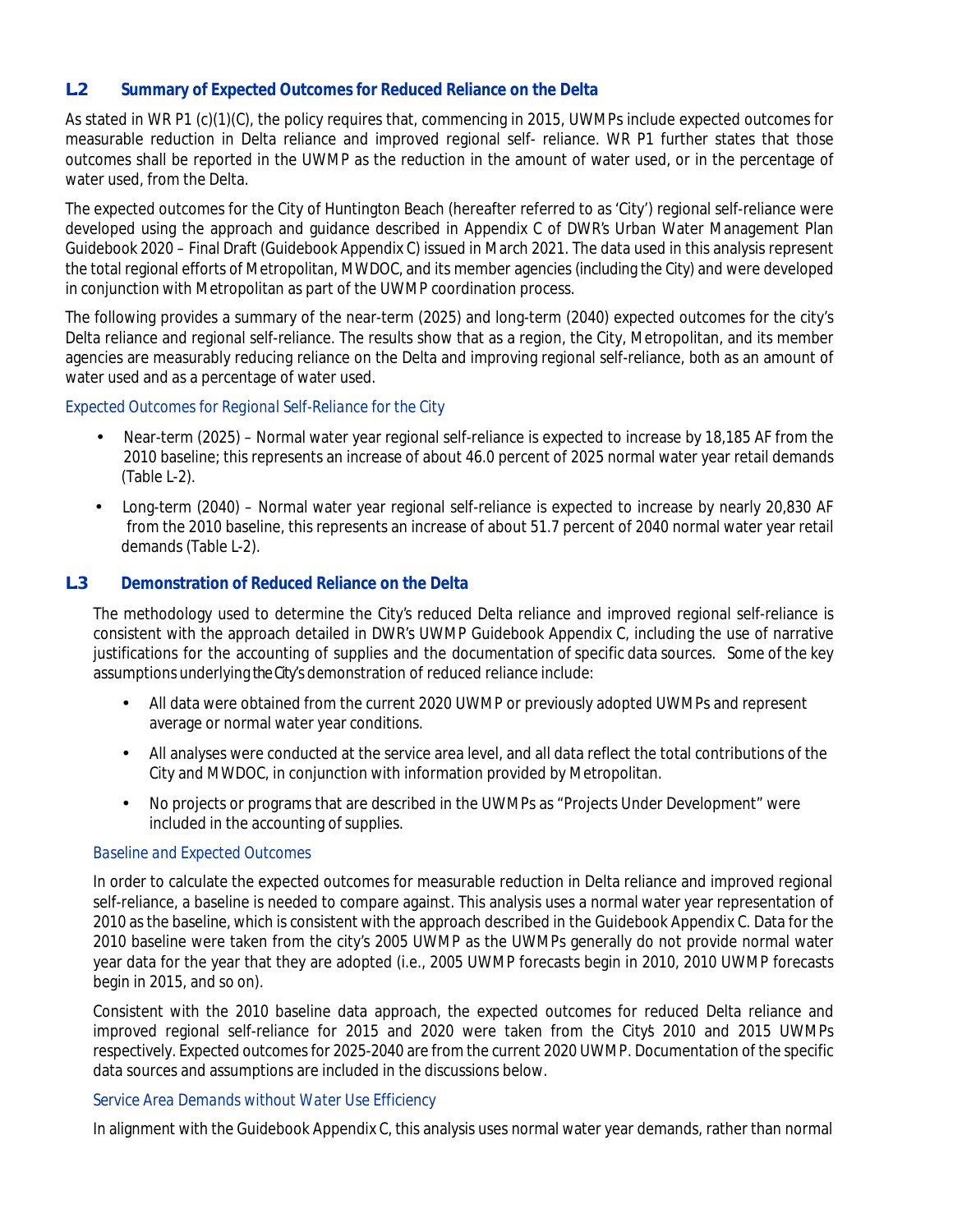water year supplies to calculate expected outcomes in terms of the percentage of water used. Using normal water year demands serves as a proxy for the amount of supplies that would be used in a normal water year, which helps alleviate issues associated with how supply capability is presented to fulfill requirements of the UWMP Act versus howsupplies might be accounted for to demonstrate consistency with WR P1.

Because WR P1 considers water use efficiency savings a source of water supply, water suppliers such as the City need to explicitly calculate and report water use efficiency savings separate from service area demands to properly reflect normal water year demandsin the calculation of reduced reliance. As explained in the Guidebook Appendix C, water use efficiency savings must be added back to the normal year demands to represent demands without water use efficiency savings accounted for; otherwise the effect of water use efficiency savings on regional self-reliance would be overestimated. Table L-1 shows the results of this adjustment for the City. Supporting narratives and documentation for the all of the data shown in Table L-1 are provided below.

| <b>Service Area Water Use Efficiency</b><br><b>Demands</b>           | <b>Baseline</b><br>(2010) | 2015    | 2020                     | 2025    | 2030    | 2035    | 2040    |
|----------------------------------------------------------------------|---------------------------|---------|--------------------------|---------|---------|---------|---------|
| <b>Service Area Water Demands with Water</b>                         |                           |         |                          |         |         |         |         |
| <b>Use Efficiency</b>                                                | 36,931                    | 32,616  | 28,090                   | 26,399  | 26,524  | 26,339  | 26,093  |
| <b>Non-Potable Water Demands</b>                                     | $\overline{\phantom{a}}$  |         | $\overline{\phantom{a}}$ |         |         |         |         |
| Potable Service Area Demands with Water                              |                           |         |                          |         |         |         |         |
| <b>Use Efficiency</b>                                                | 36,931                    | 32,616  | 28,090                   | 26,399  | 26,524  | 26,339  | 26,093  |
|                                                                      |                           |         |                          |         |         |         |         |
| <b>Total Service Area Population</b>                                 | <b>Baseline</b><br>(2010) | 2015    | 2020                     | 2025    | 2030    | 2035    | 2040    |
| <b>Service Area Population</b>                                       | 191,004                   | 197,787 | 201,327                  | 203,713 | 206,499 | 207,479 | 207,402 |
|                                                                      |                           |         |                          |         |         |         |         |
| <b>Water Use Efficiency Since Baseline</b>                           | <b>Baseline</b><br>(2010) | 2015    | 2020                     | 2025    | 2030    | 2035    | 2040    |
|                                                                      |                           |         |                          |         |         |         |         |
| Per Capita Water Use (GPCD)                                          | 173                       | 147     | 125                      | 116     | 115     | 113     | 112     |
| <b>Change in Per Capita Water Use from</b><br><b>Baseline (GPCD)</b> |                           | (25)    | (48)                     | (57)    | (58)    | (59)    | (60)    |
| <b>Estimated Water Use Efficiency Since</b>                          |                           |         |                          |         |         |         |         |
| <b>Baseline</b>                                                      |                           | 5,627   | 10,837                   | 12,990  | 13,403  | 13,778  | 14,009  |
|                                                                      |                           |         |                          |         |         |         |         |
| <b>Total Service Area Water Demands</b>                              | <b>Baseline</b><br>(2010) | 2015    | 2020                     | 2025    | 2030    | 2035    | 2040    |
| <b>Service Area Water Demands with Water</b>                         |                           |         |                          |         |         |         |         |
| <b>Use Efficiency</b>                                                | 36,931                    | 32,616  | 28,090                   | 26,399  | 26,524  | 26,339  | 26,093  |
| <b>Estimated Water Use Efficiency Since</b>                          |                           |         |                          |         |         |         |         |
| <b>Baseline</b>                                                      |                           | 5,627   | 10,837                   | 12,990  | 13,403  | 13,778  | 14,009  |
| <b>Service Area Water Demands without</b>                            |                           |         |                          |         |         |         |         |
| <b>Water Use Efficiency</b>                                          | 36,931                    | 38,243  | 38,927                   | 39,388  | 39,927  | 40,116  | 40,102  |

## **Table L-1 – Calculation of Water Use Efficiency**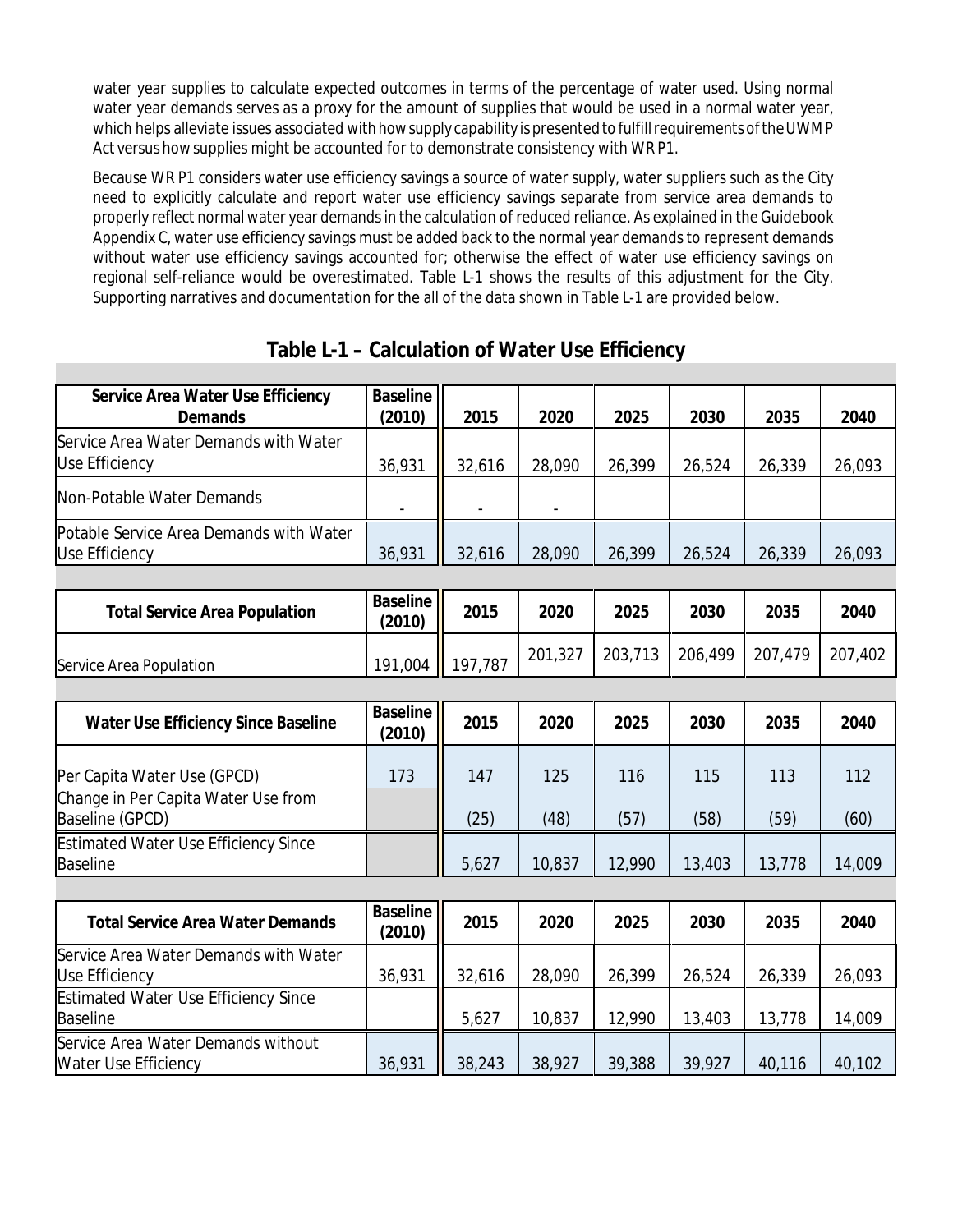#### *Service Area Demands with Water Use Efficiency*

The service area demands shown in Table L-1 represent the total retail water demands for the City's service area and may include municipal and industrial demands, agricultural demands, recycled, seawater barrier demands, and storage replenishment demands. These demand types and the modeling methodologies used to calculate them are described in Section 4-3 of the City's UWMP.

#### *Non-Potable Water Demands*

Any non-potable water demands shown in Table L-1 represent demands for non-potable recycled water, water used for purposes such as surface reservoir storage, and replenishment water for groundwater basin recharge and sweater barrier demands. Additionally, non-potable supplies have a demand hardening effect due to the inability to shift non-potable supplies to meet potable water demands. When water use efficiency or conservation measures are implemented, they fall solely on the potable water users. This is consistent with the approach for water conservation reporting used by the State Water Resources Control Board.

#### *Total Service Area Population*

The City's total service area population as shown in Table L-1 come from the Center for Demographic Research, with actuals and projections further described in Section 3.4 of the City's 2020 UWMP.

#### *Water Use Efficiency Since Baseline*

The water use efficiency numbers shown in Table L-1 represent the formulation that City utilized, consistent with Appendix C of the UWMP Guidebook approach.

Service area demands, excluding non-potable demands, are divided by the service area population to get per capita water use in the service area in gallons per capita per day (GPCD) for each five-year period. The change in per capita water use from the baseline is the comparative GPCD from that five-year period compared to the 2010 baseline. Changes in per capita water use over time are then applied back to the City's service area population to calculate the estimated WUE Supply. This estimated WUE Supply is considered an additional supply that may be used to show reduced reliance on Delta water supplies.

The demand and water use efficiency data shown in Table L-1 were collected from the following sources:

- Baseline (2010) values City's 2005 UWMP
- 2015 values City's 2010 UWMP
- 2020 values City's 2015 UWMP
- 2025-2040 values City's 2020 UWMP

It should be noted that the results of this calculation differ from what the City calculated under section 5.2 pertaining to the Water Conservation Act of 2009 (SB X7-7) due to differing formulas.

#### **L.4 Supplies Contributing to Regional Self-Reliance**

For a covered action to demonstrate consistency with the Delta Plan, WR P1 subsection  $(c)(1)(C)$  states that water suppliers must report the expected outcomes for measurable improvement in regional self-reliance. Table L-2 shows expected outcomes for supplies contributing to regional self-reliance both in amount and as a percentage. The numbers shown in Table L-2 represent efforts to improve regional self-reliance for the City's entire service area and include the total contributions of the City. Supporting narratives and documentation for the all of the data shown in Table L-2 are provided below.

The results shown in Table L-2 demonstrate that the City's service area is measurably improving its regional selfreliance. In the near-term (2025), the expected outcome for normal water year regional self-reliance increases by 18,185 AF from the 2010 baseline; this represents an increase of about 46.0 percent of 2025 normal water year retail demands. In the long-term(2040), normal water year regional self-reliance is expected to increase by more than 20,830 AF from the 2010 baseline; this represents an increase of about 51.7 percent of 2040 normal water year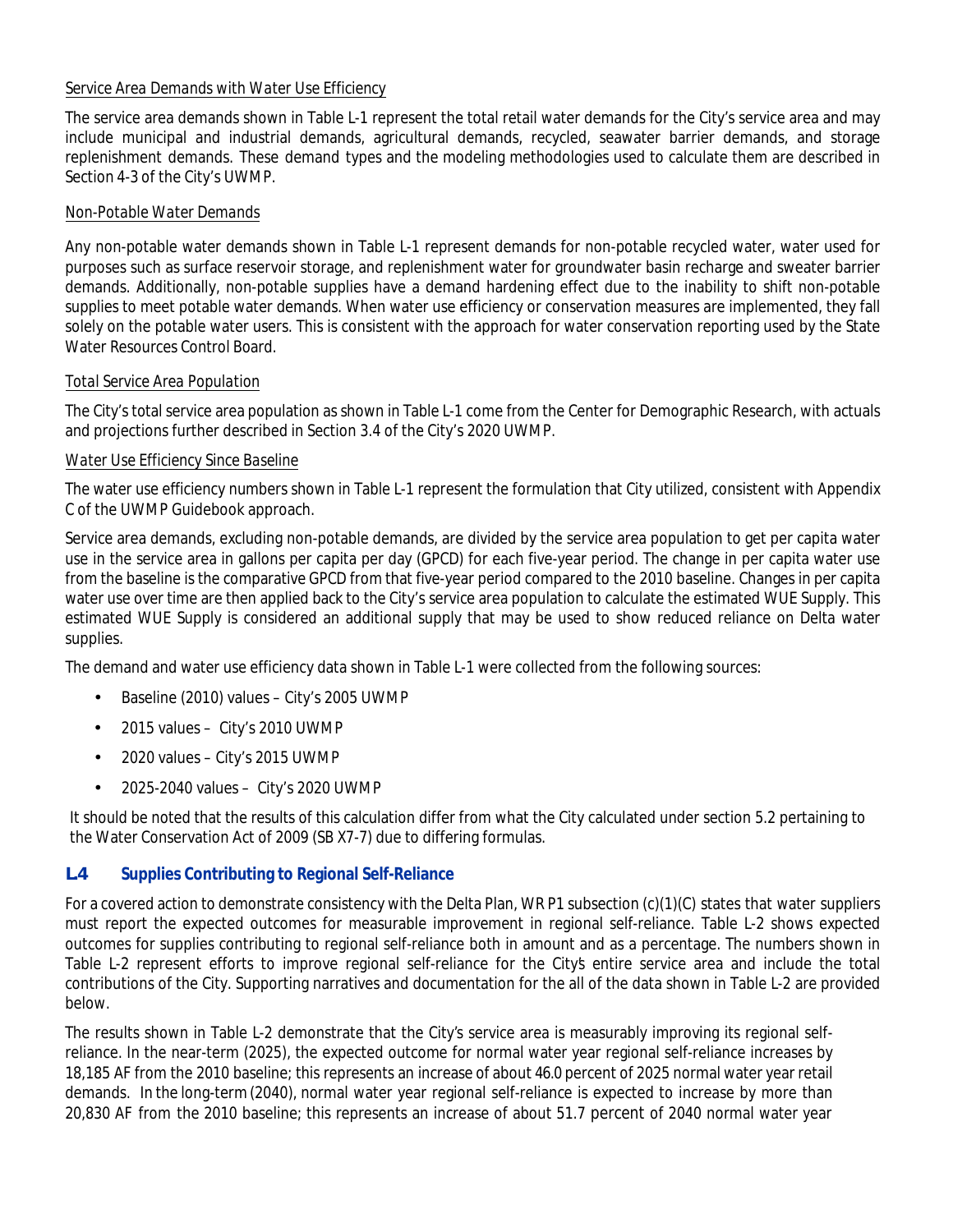retail demands.

| <b>Water Supplies Contributing to Regional Self-</b>                                | <b>Baseline</b>          |                              |                          |                          |                          |                          |                          |
|-------------------------------------------------------------------------------------|--------------------------|------------------------------|--------------------------|--------------------------|--------------------------|--------------------------|--------------------------|
| <b>Reliance (Acre-Feet)</b>                                                         | (2010)                   | 2015                         | 2020                     | 2025                     | 2030                     | 2035                     | 2040                     |
|                                                                                     |                          |                              |                          |                          |                          |                          |                          |
| <b>Water Use Efficiency</b>                                                         | $\overline{\phantom{a}}$ | 5,627                        | 10,837                   | 12,990                   | 13,403                   | 13,778                   | 14,009                   |
|                                                                                     |                          |                              |                          |                          |                          |                          |                          |
| <b>Water Recycling</b>                                                              | $\overline{\phantom{a}}$ | $\qquad \qquad \blacksquare$ | $\overline{\phantom{a}}$ | $\overline{\phantom{a}}$ | $\overline{\phantom{a}}$ | $\overline{\phantom{a}}$ | $\overline{\phantom{a}}$ |
| <b>Stormwater Capture and Use</b>                                                   |                          |                              |                          |                          |                          |                          |                          |
|                                                                                     |                          |                              |                          |                          |                          |                          |                          |
| <b>Advanced Water Technologies</b>                                                  | 1,037                    | 4,515                        | 6,097                    | 6,232                    | 7,987                    | 7,931                    | 7,857                    |
|                                                                                     |                          |                              |                          |                          |                          |                          |                          |
| <b>Conjunctive Use Projects</b>                                                     |                          |                              |                          |                          |                          |                          |                          |
| <b>Local and Regional Water Supply and Storage</b>                                  |                          |                              |                          |                          |                          |                          |                          |
| Projects                                                                            |                          |                              |                          |                          |                          |                          |                          |
| Other Programs and Projects the Contribute to                                       |                          |                              |                          |                          |                          |                          |                          |
| <b>Regional Self-Reliance</b>                                                       |                          |                              |                          |                          |                          |                          |                          |
| <b>Water Supplies Contributing to Regional Self-</b>                                |                          |                              |                          |                          |                          |                          |                          |
| Reliance                                                                            | 1,037                    | 10,141                       | 16,934                   | 19,222                   | 21,390                   | 21,709                   | 21,866                   |
|                                                                                     |                          |                              |                          |                          |                          |                          |                          |
|                                                                                     |                          |                              |                          |                          |                          |                          |                          |
| <b>Service Area Water Demands without Water</b>                                     | <b>Baseline</b>          |                              |                          |                          |                          |                          |                          |
|                                                                                     | (2010)                   | 2015                         | 2020                     | 2025                     | 2030                     | 2035                     | 2040                     |
| <b>Use Efficiency</b>                                                               |                          |                              |                          |                          |                          |                          |                          |
| <b>Service Area Water Demands without Water Use</b><br><b>Efficiency</b>            | 36,931                   | 38,243                       | 38,927                   | 39,388                   | 39,927                   | 40,116                   | 40,102                   |
|                                                                                     |                          |                              |                          |                          |                          |                          |                          |
|                                                                                     |                          |                              |                          |                          |                          |                          |                          |
| <b>Change in Regional Self Reliance (Acre-Feet)</b>                                 | <b>Baseline</b>          | 2015                         | 2020                     | 2025                     | 2030                     | 2035                     | 2040                     |
|                                                                                     | (2010)                   |                              |                          |                          |                          |                          |                          |
| <b>Water Supplies Contributing to Regional Self-</b><br>Reliance                    |                          |                              |                          |                          |                          |                          |                          |
|                                                                                     | 1,037                    | 10,141                       | 16,934                   | 19,222                   | 21,390                   | 21,709                   | 21,866                   |
| <b>Change in Water Supplies Contributing to</b><br><b>Regional Self-Reliance</b>    |                          | 9,105                        | 15,897                   | 18,185                   | 20,354                   | 20,673                   | 20,830                   |
|                                                                                     |                          |                              |                          |                          |                          |                          |                          |
|                                                                                     | <b>Baseline</b>          |                              |                          |                          |                          |                          |                          |
| <b>Change in Regional Self Reliance (As a Percent</b><br>of Water Demand w/out WUE) | (2010)                   | 2015                         | 2020                     | 2025                     | 2030                     | 2035                     | 2040                     |
|                                                                                     |                          |                              |                          |                          |                          |                          |                          |
| <b>Water Supplies Contributing to Regional Self-</b><br><b>Reliance</b>             | 2.8%                     | 26.5%                        | 43.5%                    | 48.8%                    | 53.6%                    | 54.1%                    | 54.5%                    |
|                                                                                     |                          |                              |                          |                          |                          |                          |                          |
| <b>Change in Water Supplies Contributing to</b><br><b>Regional Self-Reliance</b>    |                          | 23.7%                        | 40.7%                    | 46.0%                    | 50.8%                    | 51.3%                    | 51.7%                    |

## **Table L-2 – Supplies Contributing to Regional Self Reliance**

*Water Use Efficiency*

The water use efficiency information shown in Table L-2 is taken directly from Table L-1 above.

*Water Recycling*

The water recycling values shown in Table L-2 reflect the total recycled water production in the service area as described in Section 4.3 of City's UWMP.

*Advanced Water Technologies (AWT)*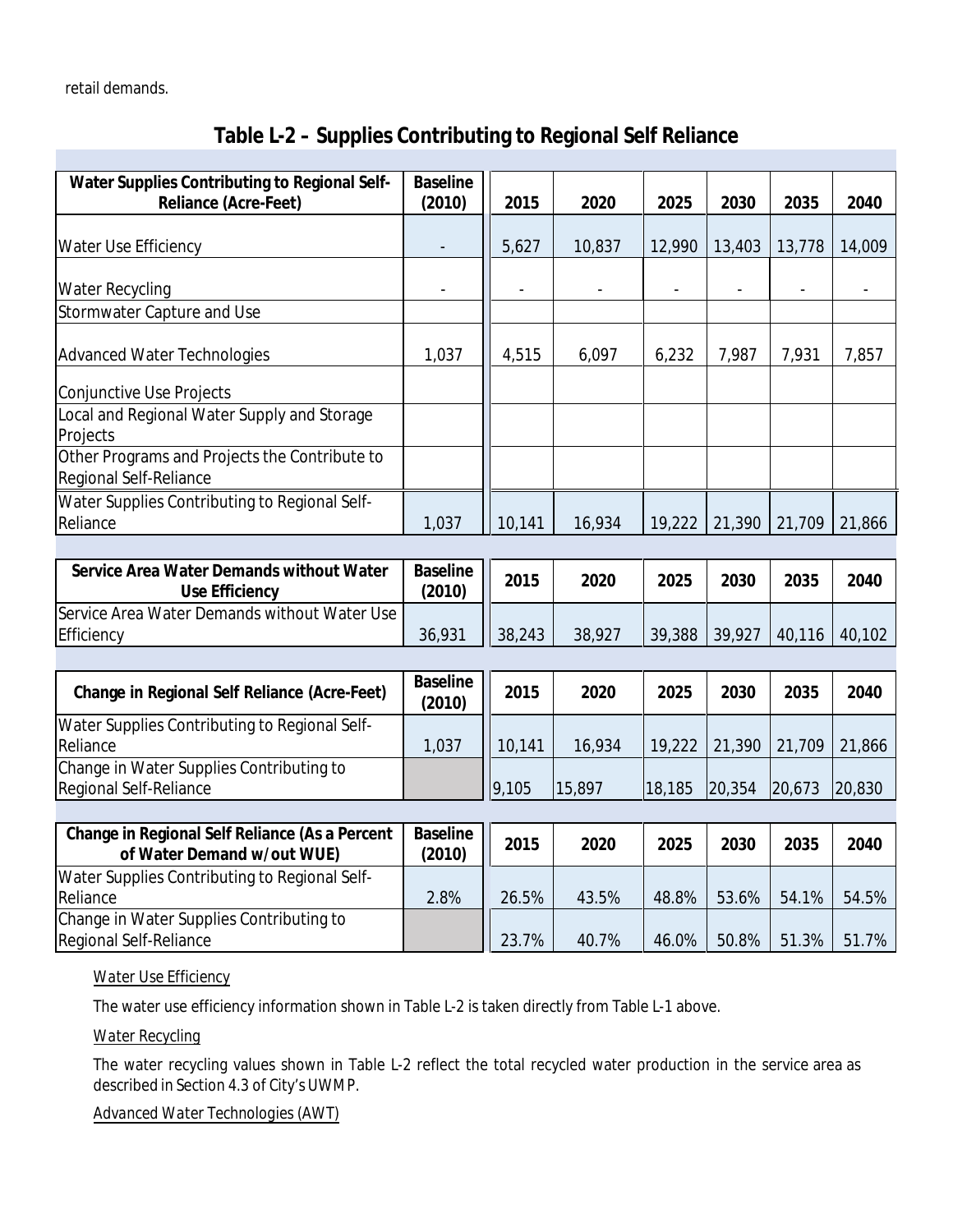AWT is calculated by multiplying the estimated GW production for that year (Section 6.1 of the City's UWMP) with the percentage of Total Basin Production for that year.

#### **L.5 Reliance on Water Supplies from the Delta Watershed**

Metropolitan's service area as a whole, reduces reliance on the Delta through investments in non-Delta water supplies, local water supplies and demand management measures. Quantifying the City's investments in self-reliance, locally, regionally, and throughout Southern California is infeasible for the reasons as noted in Section C.6. Due to the regional nature of these investments, the City isrelying on Metropolitan's regional accounting of measurable reductions in supplies from the Delta Watershed.

The results shown in Table A.11-3 demonstrate that Metropolitan's service area, including the City, is measurably reducing its Delta reliance. In the near-term (2025), the expected outcome for normal water year reliance on supplies from the Delta watershed decreased by 301 TAF from the 2010 baseline; this represents a decrease of 3 percent of 2025 normal water year retail demands. In the long- term (2045), normal water year reliance on supplies from the Delta watershed decreased by 314 TAF from the 2010 baseline; this represents a decrease of just over 5 percent of 2045 normal water year retail demands.

|                                                                                                  |                           | wajersheu |           |           |                          |           |           |           |
|--------------------------------------------------------------------------------------------------|---------------------------|-----------|-----------|-----------|--------------------------|-----------|-----------|-----------|
| <b>Water Supplies from the Delta Watershed</b><br>(Acre-Feet)                                    | <b>Baseline</b><br>(2010) | 2015      | 2020      | 2025      | 2030                     | 2035      | 2040      | 2045      |
| <b>CVP/SWP Contract Supplies</b>                                                                 | 1,472,000                 | 1.029.000 | 984.000   | 1,133,000 | 1,130,000                | 1.128.000 | 1,126,000 | 1,126,000 |
| <b>Delta/Delta Tributary Diversions</b>                                                          |                           |           |           | ٠         | $\overline{\phantom{a}}$ |           |           |           |
| <b>Transfers and Exchanges of Supplies from the Delta Watershed</b>                              | 20.000                    | 44.000    | 91.000    | 58.000    | 52,000                   | 52,000    | 52,000    | 52,000    |
| Other Water Supplies from the Delta Watershed                                                    |                           |           |           |           |                          |           |           |           |
| <b>Total Water Supplies from the Delta Watershed</b>                                             | 1,492,000                 | 1.073.000 | 1,075,000 | 1,191,000 | 1,182,000                | 1,180,000 | 1.178.000 | 1,178,000 |
|                                                                                                  |                           |           |           |           |                          |           |           |           |
| <b>Service Area Demands without Water Use Efficiency</b><br>(Acre-Feet)                          | <b>Baseline</b><br>(2010) | 2015      | 2020      | 2025      | 2030                     | 2035      | 2040      | 2045      |
| Service Area Demands without Water Use Efficiency Accounted For                                  | 5,493,000                 | 5,499,000 | 5,219,000 | 4,925,000 | 5,032,000                | 5,156,000 | 5,261,000 | 5,374,000 |
|                                                                                                  |                           |           |           |           |                          |           |           |           |
| <b>Change in Supplies from the Delta Watershed</b><br>(Acre-Feet)                                | <b>Baseline</b><br>(2010) | 2015      | 2020      | 2025      | 2030                     | 2035      | 2040      | 2045      |
| Water Supplies from the Delta Watershed                                                          | 1,492,000                 | 1,073,000 | 1,075,000 | 1,191,000 | 1,182,000                | 1,180,000 | 1,178,000 | 1,178,000 |
| <b>Change in Supplies from the Delta Watershed</b>                                               | <b>NA</b>                 | (419,000) | (417,000) | (301,000) | (310,000)                | (312,000) | (314,000) | (314,000) |
| <b>Percent Change in Supplies from the Delta Watershed</b><br>(As a Percent of Demand w/out WUE) | <b>Baseline</b><br>(2010) | 2015      | 2020      | 2025      | 2030                     | 2035      | 2040      | 2045      |
| Percent of Supplies from the Delta Watershed                                                     | 27.2%                     | 19.5%     | 20.6%     | 24.2%     | 23.5%                    | 22.9%     | 22.4%     | 21.9%     |
| <b>Change in Percent of Supplies from the Delta Watershed</b>                                    | <b>NA</b>                 | $-7.6%$   | $-6.6%$   | $-3.0%$   | $-3.7%$                  | $-4.3%$   | $-4.8%$   | $-5.2%$   |

#### **Table L-3 Metropolitan Reliance on Water Supplies from the Delta Watershed**

## **L.6 Infeasibility of Accounting Supplies from the Delta Watershed for Metropolitan's Member Agencies and their Customers**

Metropolitan's service area, as a whole, reduces reliance on the Delta through investments in non-Delta water supplies, local water supplies, and regional and local demand management measures. Metropolitan's member agencies coordinate reliance on the Delta through their membership in Metropolitan, a regional cooperative providing wholesale water service to its 26 member agencies. Accordingly, regional reliance on the Delta can only be measured regionally—not by individual Metropolitan member agencies and not by the customers of those member agencies.

Metropolitan's member agencies, and those agencies' customers, indirectly reduce reliance on the Delta through their collective efforts as a cooperative. Metropolitan's member agencies do not control the amount of Delta water they receive from Metropolitan. Metropolitan manages a statewide integrated conveyance system consisting of its participation in the State Water Project (SWP), its Colorado River Aqueduct (CRA) including Colorado River water resources, programs and water exchanges, and its regional storage portfolio. Along with the SWP, CRA, storage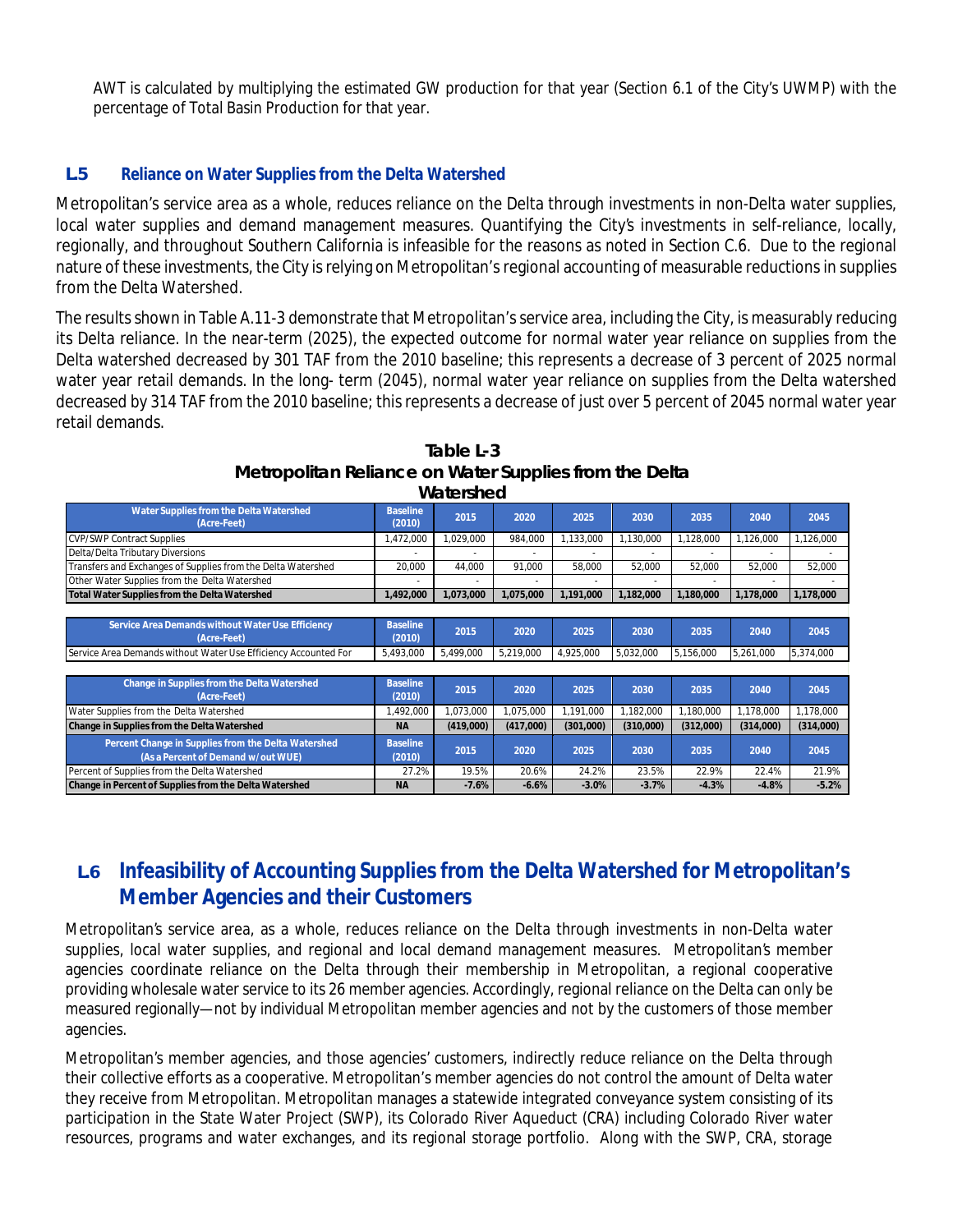programs, and Metropolitan's conveyance and distribution facilities, demand management programs increase the future reliability of water resources for the region. In addition, demand management programs provide system-wide benefits by decreasing the demand for imported water, which helps to decrease the burden on the district's infrastructure and reduce system costs, and free up conveyance capacity to the benefit of all member agencies.

Metropolitan's costs are funded almost entirely from its service area, with the exception of grants and other assistance from government programs. Most of Metropolitan's revenues are collected directly from its member agencies. Properties within Metropolitan's service area pay a property tax that currently provides approximately 8 percent of the fiscal year 2021 annual budgeted revenues. The rest of Metropolitan's costs are funded through rates and charges paid by Metropolitan's member agencies for the wholesale services it provides to them.<sup>1</sup> Thus, Metropolitan's member agencies fund nearly all operations Metropolitan undertakes to reduce reliance on the Delta, including Colorado River Programs, storage facilities, Local Resources Programs and Conservation Programs within Metropolitan's service area.

Because of the integrated nature of Metropolitan's systems and operations, and the collective nature of Metropolitan's regional efforts, it isinfeasible to quantify each of Metropolitan member agencies' individual reliance on the Delta. It is infeasible to attempt to segregate an entity and a system that were designed to work as an integrated regional cooperative.

In addition to the member agencies funding Metropolitan's regional efforts, they also invest in their own local programs to reduce their reliance on any imported water. Moreover, the customers of those member agencies may also invest in their own local programs to reduce water demand. However, to the extent those efforts result in reduction of demands on Metropolitan, that reduction does not equate to a like reduction of reliance on the Delta. Demands on Metropolitan are not commensurate with demands on the Delta becausemost of Metropolitan member agencies receive blended resources from Metropolitan as determined by Metropolitan—not the individual member agency—and for most member agencies, the blend varies from month-to-month and year-to-year due to hydrology, operational constraints, use of storage and other factors.

#### **Colorado River Programs**

As a regional cooperative of member agencies, Metropolitan invests in programs to ensure the continued reliability and sustainability of Colorado River supplies. Metropolitan was established to obtain an allotment of Colorado River water, and its first mission was to construct and operate the CRA. The CRA consists of five pumping plants, 450 miles of high voltage power lines, one electric substation, four regulating reservoirs, and 242 miles of aqueducts, siphons, canals, conduits and pipelines terminating at Lake Mathews in Riverside County. Metropolitan owns, operates, and manages the CRA. Metropolitan is responsible for operating, maintaining, rehabilitating, and repairing the CRA, and is responsible for obtaining and scheduling energy resources adequate to power pumps at the CRA's five pumping stations.

Colorado River supplies include Metropolitan's basic Colorado River apportionment, along with supplies that result from existing and committed programs, including supplies from the Imperial Irrigation District (IID)-Metropolitan Conservation Program, the implementation of the Quantification Settlement Agreement (QSA) and related agreements, and the exchange agreement with San Diego County Water Authority (SDCWA). The QSA established the baseline water use for each of the agreement parties and facilitates the transfer of water from agricultural agencies to urban uses. Since the QSA, additional programs have been implemented to increase Metropolitan's CRA supplies. These include the PVID Land Management, Crop Rotation, and Water Supply Program, as well as the Lower Colorado River Water Supply Project. The 2007 Interim Guidelines provided for the coordinated operation of Lake Powell and Lake Mead, as well as the Intentionally Created Surplus (ICS) program that allows Metropolitan to store water in Lake Mead.

#### **Storage Investments/Facilities**

Surface and groundwater storage are critical elements of Southern California's water resources strategy and help

<sup>&</sup>lt;sup>1</sup> A standby charge is collected from properties within the service areas of 21 of Metropolitan's 26 member agencies, ranging from \$5 to \$14.20 per acre annually, or per parcel if smaller than an acre. Standby charges go towards those member agencies' obligations to Metropolitan for the Readiness-to-Serve Charge. The total amount collected annually is approximately \$43.8 million, approximately 2 percent of Metropolitan's fiscal year 2021 annual budgeted revenues.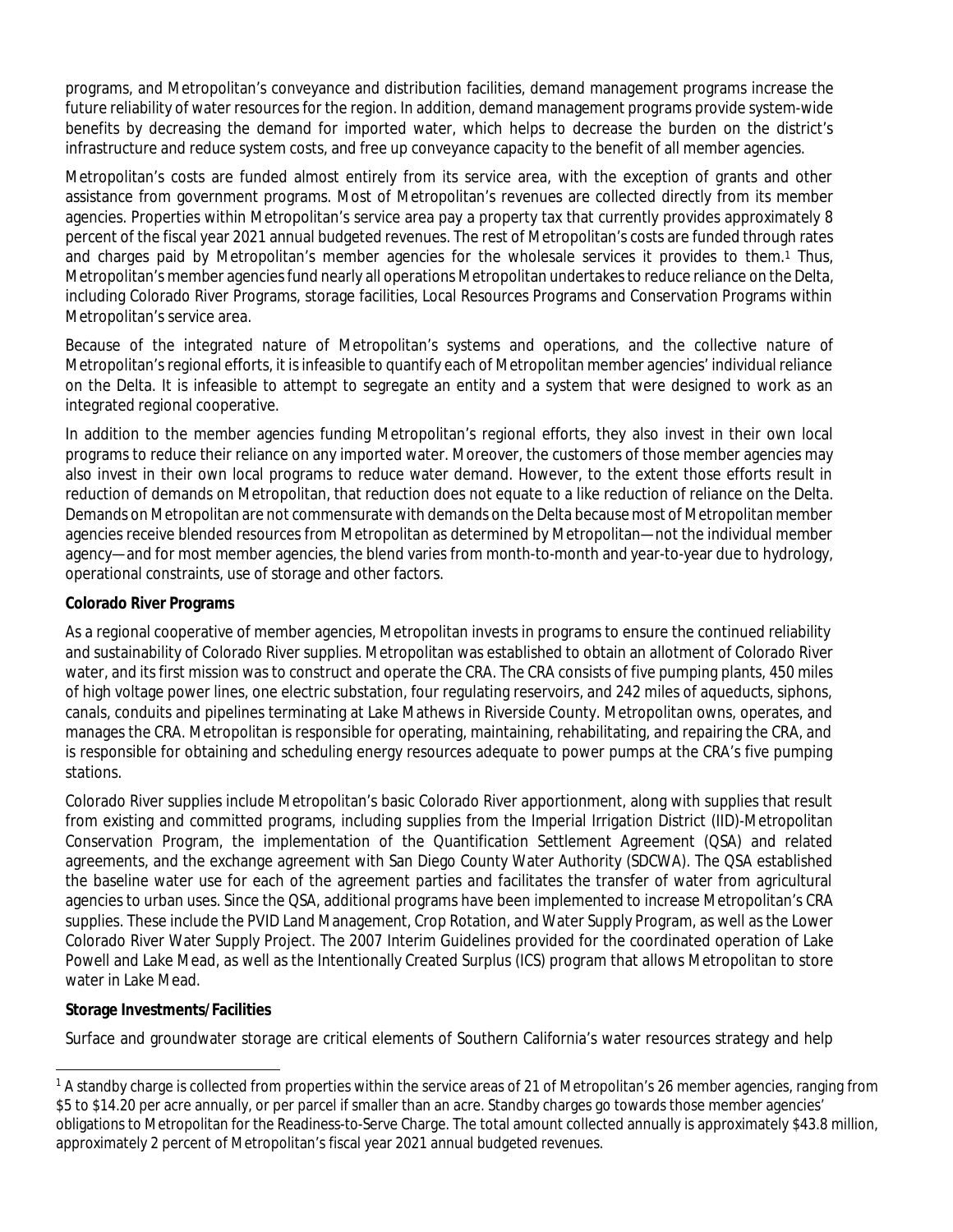Metropolitan reduce its reliance on the Delta. Because California experiences dramatic swings in weather and hydrology, storage is important to regulate those swings and mitigate possible supply shortages. Surface and groundwater storage provide a means of storing water during normal and wet years for later use during dry years, when imported supplies are limited. The Metropolitan system, for purposes of meeting demands during times of shortage, regulating system flows, and ensuring system reliability in the event of a system outage, provides over 1,000,000 acre-feet of system storage capacity. Diamond Valley Lake provides 810,000 acre-feet of that storage capacity, effectively doubling Southern California's previous surface water storage capacity. Other existing imported water storage available to the region consists of Metropolitan's raw water reservoirs, a share of the SWP's raw water reservoirs in and near the service area, and the portion of the groundwater basins used for conjunctive-use storage.

Since the early twentieth century, DWR and Metropolitan have constructed surface water reservoirs to meet emergency, drought/seasonal, and regulatory water needs for Southern California. These reservoirs include Pyramid Lake, Castaic Lake, Elderberry Forebay, Silverwood Lake, Lake Perris, Lake Skinner, Lake Mathews, Live Oak Reservoir, Garvey Reservoir, Palos Verdes Reservoir, Orange County Reservoir, and Metropolitan's Diamond Valley Lake (DVL). Some reservoirs such as Live Oak Reservoir, Garvey Reservoir, Palos Verdes Reservoir, and Orange County Reservoir, which have a total combined capacity of about 3,500 AF, are used solely for regulating purposes. The total gross storage capacity for the larger remaining reservoirs is 1,757,600 AF. However, not all of the gross storage capacity is available to Metropolitan; dead storage and storage allocated to others reduce the amount of storage that is available to Metropolitan to 1,665,200 AF.

Conjunctive use of the aquifers offers another important source of dry year supplies. Unused storage in Southern California groundwater basins can be used to optimize imported water supplies, and the development of groundwater storage projects allows effective management and regulation of the region's major imported supplies from the Colorado River and SWP. Over the years, Metropolitan has implemented conjunctive use through various programs in the service area; the following table lists the groundwater conjunctive use programs that have been developed in the region.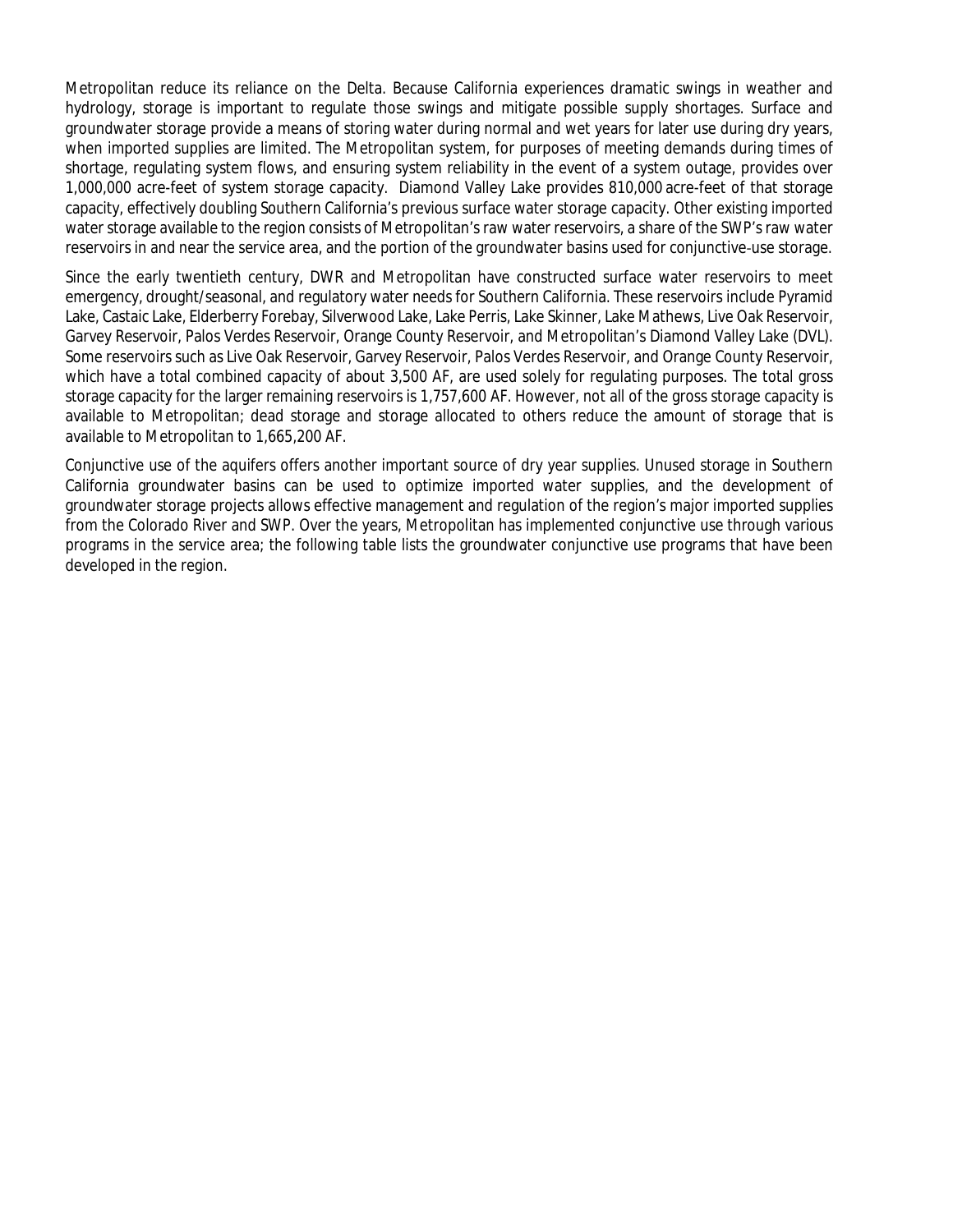| Program                                                                        | Metropolitan<br>Agreement<br><b>Partners</b>        | <b>Program Term</b>    | Max<br><b>Storage AF</b> | Dry-Year<br>Yield<br>AF/Yr |
|--------------------------------------------------------------------------------|-----------------------------------------------------|------------------------|--------------------------|----------------------------|
| Long Beach Conjunctive Use<br><b>Storage Project (Central Basin)</b>           | Long Beach                                          | June 2002-2027         | 13,000                   | 4,300                      |
| Foothill Area Groundwater Storage<br>Program (Monkhill/ Raymond Basin)         | Foothill MWD                                        | February 2003-<br>2028 | 9.000                    | 3,000                      |
| <b>Orange County Groundwater</b><br>Conjunctive Use Program                    | <b>MWDOC</b><br><b>OCWD</b>                         | June 2003-2028         | 66,000+                  | 22,000                     |
| Chino Basin Conjunctive Use<br>Programs                                        | <b>IEUA</b><br><b>TVMWD</b><br>Watermaster          | June 2003-2028         | 100,000                  | 33,000                     |
| Live Oak Basin Conjunctive Use<br>Project<br>(Six Basins)                      | <b>TVMWD</b><br>City of La Verne                    | October 2002-<br>2027  | 3.000                    | 1,000                      |
| City of Compton Conjunctive Use<br>Project<br>(Central Basin)                  | Compton                                             | February 2005-<br>2030 | 2.289                    | 763                        |
| Long Beach Conjunctive Use<br>Program Expansion in Lakewood<br>(Central Basin) | Long Beach                                          | July 2005-2030         | 3.600                    | 1.200                      |
| <b>Upper Claremont Basin</b><br>Groundwater Storage Program<br>(Six Basins)    | <b>TVMWD</b>                                        | Sept. 2005-2030        | 3.000                    | 1,000                      |
| <b>Elsinore Basin Conjunctive Use</b><br><b>Storage Program</b>                | Western MWD<br><b>Elsinore Valley</b><br><b>MWD</b> | May 2008-2033          | 12,000                   | 4.000                      |
| <b>TOTAL</b>                                                                   |                                                     |                        | 211,889                  | 70,263                     |

#### **Metropolitan Demand Management Programs**

Demand management costs are Metropolitan's expenditures for funding local water resource development programs and water conservation programs. These Demand Management Programs incentivize the development of local water supplies and the conservation of water to reduce the need to import water to deliver to Metropolitan's member agencies. These programs are implemented below the delivery points between Metropolitan's and its member agencies' distribution systems and, as such, do not add any water to Metropolitan's supplies. Rather, the effect of these downstream programs is to produce a local supply of water for the local agencies and to reduce demands by member agencies for water imported through Metropolitan's system. The following discussions outline how Metropolitan funds local resources and conservation programs for the benefit of all of its member agencies and the entire Metropolitan service area. Notably, the history of demand management by Metropolitan's member agencies and the local agencies that purchase water from Metropolitan's members has spanned more than four decades. The significant history of the programs is another reason it would be difficult to attempt to assign a portion of such funding to any one individual member agency.

#### Local Resources Programs

In 1982, Metropolitan began providing financial incentives to its member agencies to develop new local supplies to assist in meeting the region's water needs. Because of Metropolitan's regional distribution system, these programs benefit all member agencies regardless of project location because they help to increase regional water supply reliability, reduce demands for imported water supplies, decrease the burden on Metropolitan's infrastructure, reduce system costs and free up conveyance capacity to the benefit of all the agencies that rely on water from Metropolitan.

For example, the Groundwater Replenishment System (GWRS) operated by the Orange County Water District is the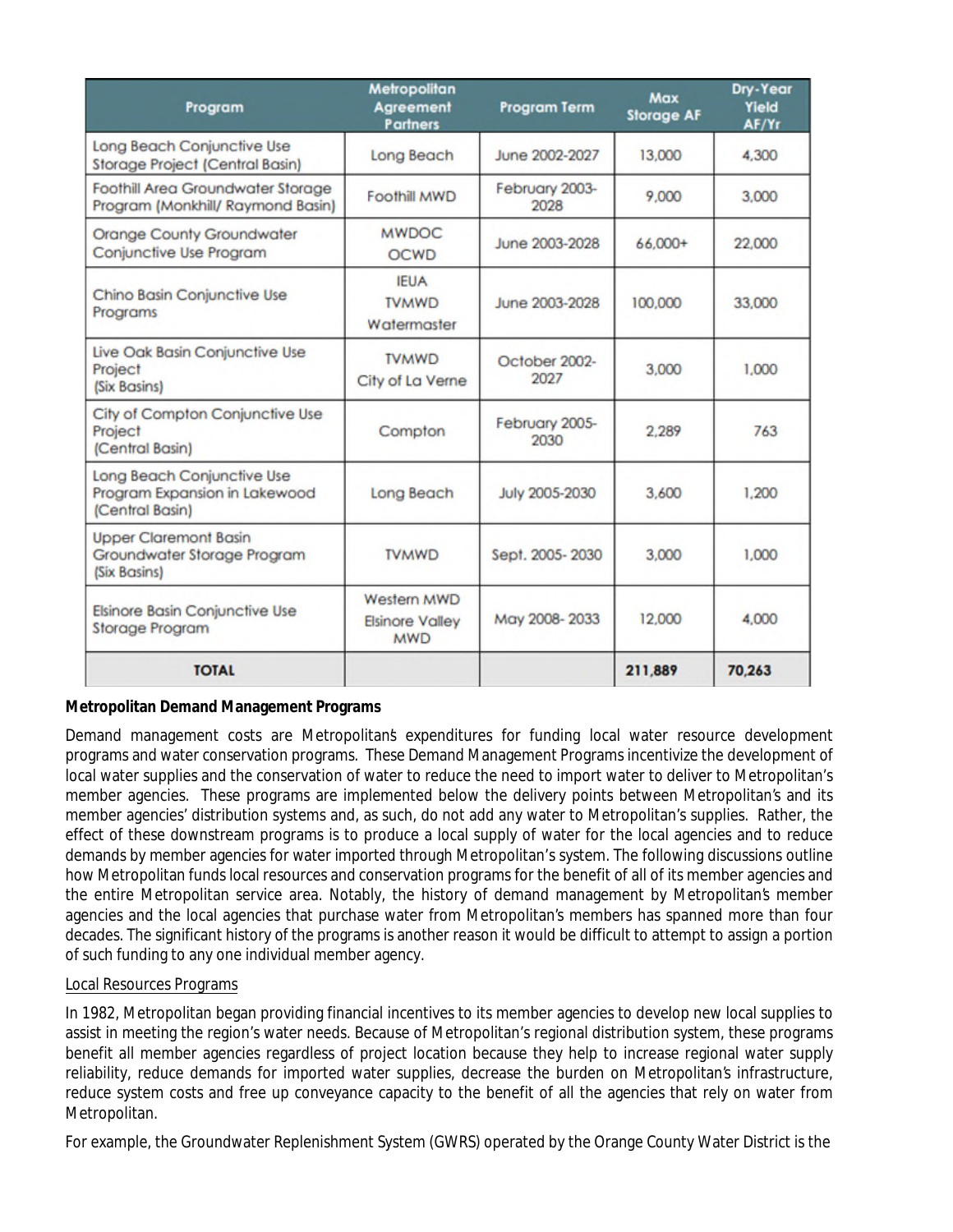world'slargest water purification system for indirect potable reuse. It was funded, in part, by Metropolitan's member agencies through the Local Resources Program. Annually, the GWRS produces approximately 103,000 acre-feet of reliable, locally controlled, drought-proof supply of high-quality water to recharge the Orange County Groundwater Basin and protect it from seawater intrusion. The GWRS is a premier example of a regional project that significantly reduced the need to utilize imported water for groundwater replenishment in Metropolitan's service area, increasing regional and local supply reliability and reducing the region's reliance on imported supplies, including supplies from the State Water Project.

Metropolitan's local resource programs have evolved through the years to better assist Metropolitan's member agencies in increasing local supply production. The following is a description and history of the local supply incentive programs.

#### *Local Projects Program*

In 1982, Metropolitan initiated the Local Projects Program (LPP), which provided funding to member agencies to facilitate the development of recycled water projects. Under this approach, Metropolitan contributed a negotiated up-front funding amount to help finance project capital costs. Participating member agencies were obligated to reimburse Metropolitan over time. In 1986, the LPP was revised, changing the up-front funding approach to an incentive-based approach. Metropolitan contributed an amount equal to the avoided State Water Project pumping costs for each acre-foot of recycled water delivered to end-use consumers. This funding incentive was based on the premise that local projects resulted in the reduction of water imported from the Delta and the associated pumping cost. The incentive amount varied from year to year depending on the actual variable power cost paid for State Water Project imports. In 1990, Metropolitan's Board increased the LPP contribution to a fixed rate of \$154 per acre-foot, which was calculated based on Metropolitan's avoided capital and operational costs to convey, treat, and distribute water, and included considerations of reliability and service area demands.

#### *Groundwater Recovery Program*

The drought of the early 1990s sparked the need to develop additional local water resources, aside from recycled water, to meet regional demand and increase regional water supply reliability. In 1991, Metropolitan conducted the Brackish Groundwater Reclamation Study which determined that large amounts of degraded groundwater in the region were not being utilized. Subsequently, the Groundwater Recovery Program (GRP) was established to assist the recovery of otherwise unusable groundwater degraded by minerals and other contaminants, provide access to the storage assets of the degraded groundwater, and maintain the quality of groundwater resources by reducing the spread of degraded plumes.

#### *Local Resources Program*

In 1995, Metropolitan's Board adopted the Local Resources Program (LRP), which combined the LPP and GRP into one program. The Board allowed for existing LPP agreements with a fixed incentive rate to convert to the sliding scale up to \$250 per acre-foot, similar to GRP incentive terms. Those agreements that were converted to LRP are known as "LRP Conversions."

#### *Competitive Local Projects Program*

In 1998, the Competitive Local Resources Program (Competitive Program) was established. The Competitive Program encouraged the development of recycled water and recovered groundwater through a processthat emphasized costefficiency to Metropolitan, timing new production according to regional need while minimizing program administration cost. Under the Competitive Program, agencies requested an incentive rate up to \$250 per acre-foot of production over 25 years under a Request for Proposals (RFP) for the development of up to 53,000 acre-feet per year of new water recycling and groundwater recovery projects. In 2003, a second RFP was issued for the development of an additional 65,000 acre-feet of new recycled water and recovered groundwater projects through the LRP.

#### *Seawater Desalination Program*

Metropolitan established the Seawater Desalination Program (SDP) in 2001 to provide financial incentivesto member agencies for the development of seawater desalination projects. In 2014, seawater desalination projects became eligible for funding under the LRP, and the SDP was ended.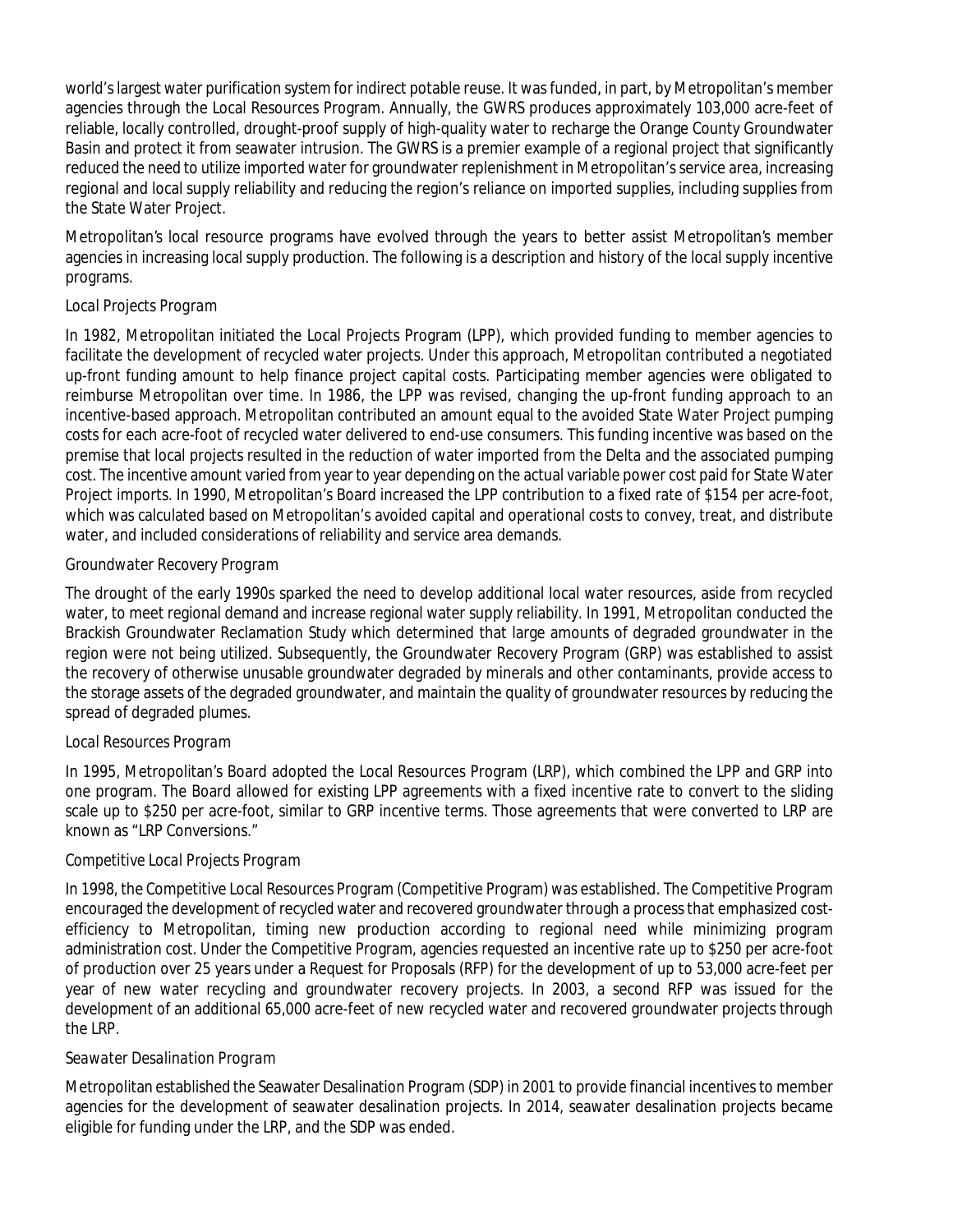#### *2007 Local Resources Program*

In 2006, a task force comprised of member agency representatives was formed to identify and recommend program improvements to the LRP. As a result of the task force process, the 2007 LRP was established with a goal of 174,000 acre-feet per year of additional local water resource development. The new program allowed for an open application process and eliminated the previous competitive process. This program offered sliding scale incentives of up to \$250 per acre-foot, calculated annually based on a member agency's actual local resource project costs exceeding Metropolitan's prevailing water rate.

#### *2014 Local Resources Program*

A series of workgroup meetings with member agencies was held to identify the reasons why there was a lack of new LRP applications coming into the program. The main constraint identified by the member agencies was that the \$250 per acre-foot was not providing enough of an incentive for developing new projects due to higher construction costs to meet water quality requirements and to develop the infrastructure to reach end-use consumers located further from treatment plants. As a result, in 2014, the Board authorized an increase in the maximum incentive amount, provided alternative payment structures, included onsite retrofit costs and reimbursable services as part of the LRP, and added eligibility for seawater desalination projects. The current LRP incentive payment options are structured as follows:

- Option 1 Sliding scale incentive up to \$340/AF for a 25-year agreement term
- Option 2 Sliding scale incentive up to \$475/AF for a 15-year agreement term
- Option 3 Fixed incentive up to \$305/AF for a 25-year agreement term

#### *On-site Retrofit Programs*

In 2014, Metropolitan's Board also approved the On-site Retrofit Pilot Program which provided financial incentives to public or private entities toward the cost of small-scale improvements to their existing irrigation and industrial systems to allow connection to existing recycled water pipelines. The On-site Retrofit Pilot Program helped reduce recycled water retrofit costs to the end-use consumer which is a key constraint that limited recycled water LRP projects from reaching full production capacity. The program incentive was equal to the actual eligible costs of the on-site retrofit, or \$975 per acre-foot of up-front cost, which equates to \$195 per acre-foot for an estimated five years of water savings (\$195/AF x 5 years) multiplied by the average annual water use in previous three years, whichever is less. The Pilot Program lasted two years and was successful in meeting its goal of accelerating the use of recycled water.

In 2016, Metropolitan's Board authorized the On-site Retrofit Program (ORP), with an additional budget of \$10 million. This program encompassed lessons learned from the Pilot Program and feedback from member agencies to make the program more streamlined and improve its efficiency. As of fiscal year 2019/20, the ORP has successfully converted 440 sites, increasing the use of recycled water by 12,691 acre-feet per year.

#### *Stormwater Pilot Programs*

In 2019, Metropolitan's Board authorized both the Stormwater for Direct Use Pilot Program and a Stormwater for Recharge Pilot Program to study the feasibility of reusing stormwater to help meet regional demands in Southern California. These pilot programs are intended to encourage the development, monitoring, and study of new and existing stormwater projects by providing financial incentives for their construction/retrofit and monitoring/ reporting costs. These pilot programs will help evaluate the potential benefits delivered by stormwater capture projects and provide a basis for potential future funding approaches. Metropolitan's Board authorized a total of \$12.5 million for the stormwater pilot programs (\$5 million for the District Use Pilot and \$7.5 million for the Recharge Pilot).

#### *Current Status and Results of Metropolitan's Local Resource Programs*

Today, nearly one-half of the total recycled water and groundwater recovery production in the region has been developed with an incentive from one or more of Metropolitan's local resource programs. During fiscal year 2020, Metropolitan provided about \$13 million for production of 71,000 acre-feet of recycled water for non-potable and indirect potable uses. Metropolitan provided about \$4 million to support projects that produced about 50,000 acre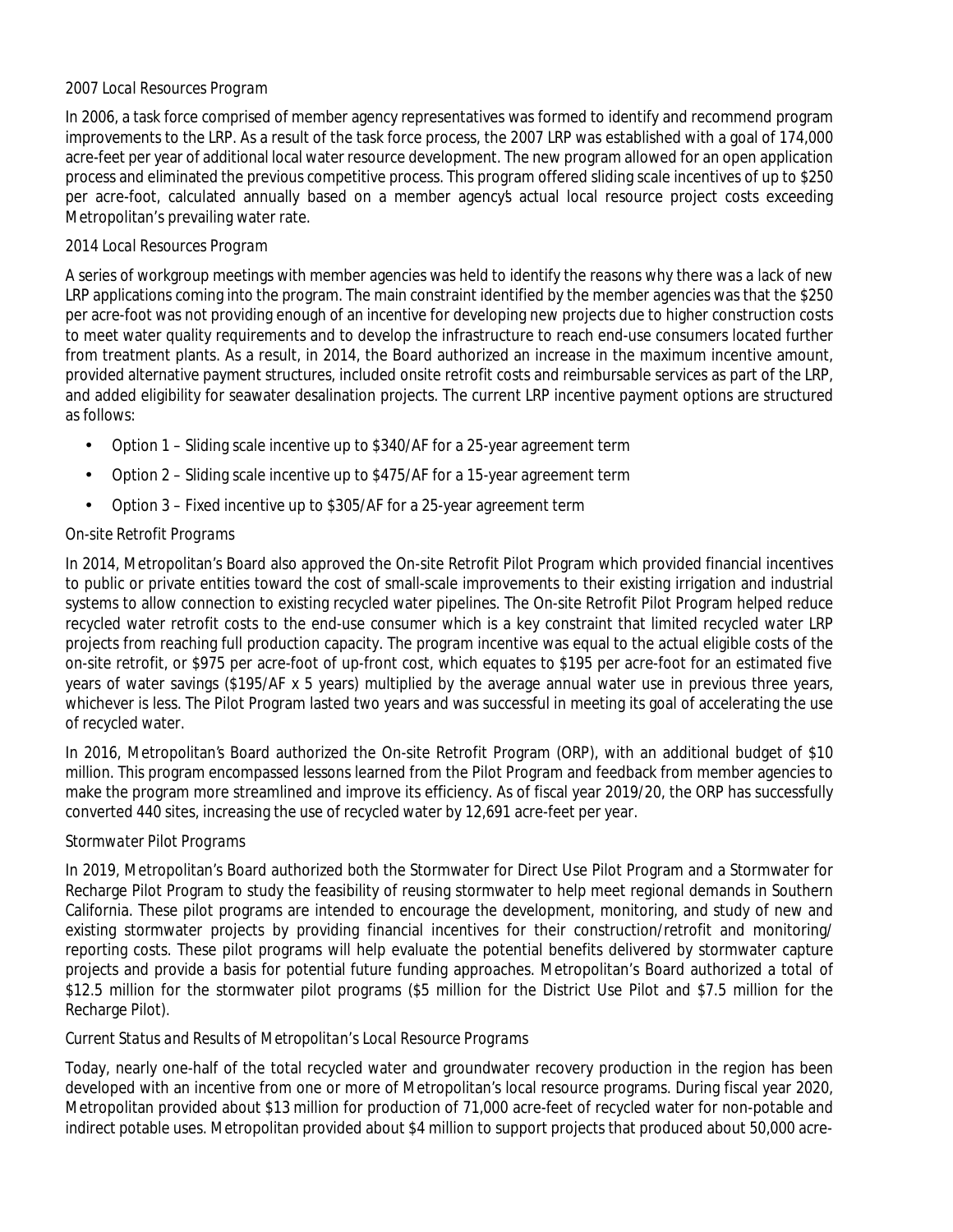feet of recovered groundwater for municipal use. Since 1982, Metropolitan has invested \$680 million to fund 85 recycled water projects and 27 groundwater recovery projects that have produced a cumulative total of about 4 million acre-feet.

#### Conservation Programs

Metropolitan's regional conservation programs and approaches have a long history. Decades ago, Metropolitan recognized that demand management at the consumer level would be an important part of balancing regional supplies and demands. Water conservation efforts were seen as a way to reduce the need for imported supplies and offset the need to transport or store additional water into or within the Metropolitan service area. The actual conservation of water takes place at the retail consumer level. Regional conservation approaches have proven to be effective at reaching retail consumers throughout Metropolitan's service area and successfully implementing water saving devices, programs and practices. Through the pooling of funding by Metropolitan's member agencies, Metropolitan is able to engage in regional campaigns with wide-reaching impact. Regional investments in demand management programs, of which conservation is a key part along with local supply programs, benefit all member agencies regardless of project location. These programs help to increase regional water supply reliability, reduce demands for imported water supplies, decrease the burden on Metropolitan's infrastructure, reduce system costs, and free up conveyance capacity to the benefit of all member agencies.

#### *Incentive-Based Conservation Programs*

#### *Conservation Credits Program*

In 1988, Metropolitan's Board approved the Water Conservation Credits Program (Credits Program). The Credits Program is similar in concept to the Local Projects Program (LPP). The purpose of the Credits Program is to encourage local water agencies to implement effective water conservation projects through the use of financial incentives. The Credits Program provides financial assistance for water conservation projects that reduce demands on Metropolitan's imported water supplies and require Metropolitan's assistance to be financially feasible.

Initially, the Credits Program provided 50 percent of a member agency's program cost, up to a maximum of \$75 per acre-foot of estimated water savings. The \$75 Base Conservation Rate was established based Metropolitan's avoided cost of pumping SWP supplies. The Base Conservation Rate has been revisited by Metropolitan's Board and revised twice since 1988, from \$75 to \$154 per acre-foot in 1990 and from \$154 to \$195 per acre-foot in 2005.

In fiscal year 2020 Metropolitan processed more than 30,400 rebate applications totaling \$18.9 million.

#### *Member Agency Administered Program*

Some member agencies also have unique programs within their service areas that provide local rebates that may differ from Metropolitan's regional program. Metropolitan continues to support these local efforts through a member agency administered funding program that adheres to the same funding guidelines as the Credits Program. The Member Agency Administered Program allows member agenciesto receive funding for local conservation efforts that supplement, but do not duplicate, the rebates offered through Metropolitan's regional rebate program.

#### *Water Savings Incentive Program*

There are numerous commercial entities and industries within Metropolitan's service area that pursue unique savings opportunities that do not fall within the general rebate programs that Metropolitan provides. In 2012, Metropolitan designed the Water Savings Incentive Program (WSIP) to target these unique commercial and industrial projects. In addition to rebates for devices, under this program, Metropolitan provides financial incentives to businesses and industries that created their own custom water efficiency projects. Qualifying custom projects can receive funding for permanent water efficiency changes that result in reduced potable demand.

#### *Non-Incentive Conservation Programs*

In addition to its incentive-based conservation programs, Metropolitan also undertakes additional efforts throughout its service area that help achieve water savings without the use of rebates. Metropolitan's non-incentive conservation efforts include:

• residential and professional water efficient landscape training classes